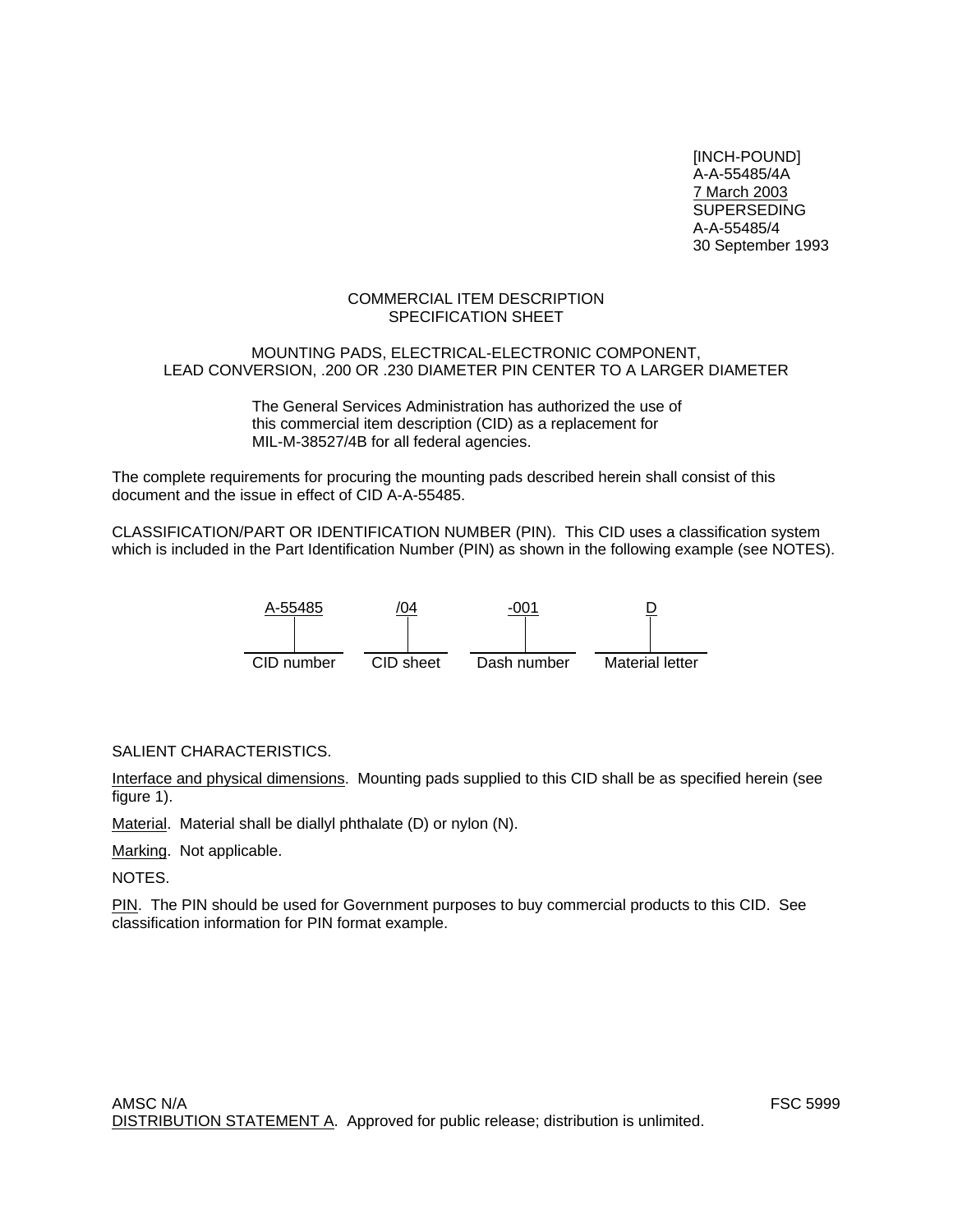



| Inches | mm    |
|--------|-------|
| .005   | 0.13  |
| .010   | 0.25  |
| .016   | 0.41  |
| .020   | 0.51  |
| .025   | 0.64  |
| .040   | 1.02  |
| .045   | 1.14  |
| .050   | 1.27  |
| .060   | 1.52  |
| .070   | 1.78  |
| .100   | 2.54  |
| .250   | 6.35  |
| .400   | 10.16 |
| .440   | 11.18 |
| .500   | 12.70 |

FIGURE 1. Configurations and dimensions.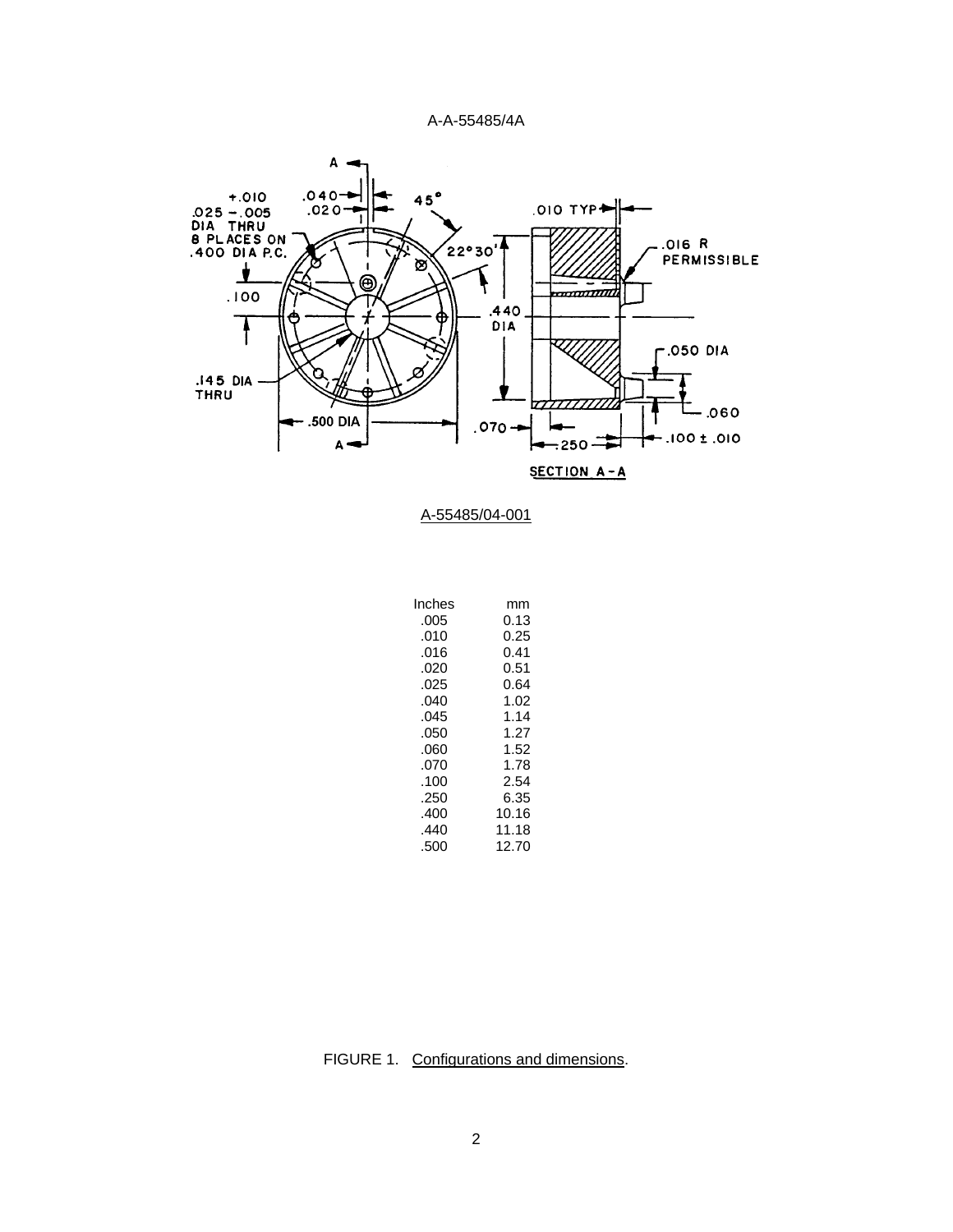

A-55485/04-002

| Inches | mm    |
|--------|-------|
| .005   | 0.13  |
| .012   | 0.30  |
| .020   | 0.51  |
| .025   | 0.64  |
| .032   | 0.81  |
| .040   | 1.02  |
| .052   | 1.32  |
| .070   | 1.78  |
| .100   | 2.54  |
| .190   | 4.83  |
| .240   | 6.10  |
| .250   | 6.35  |
| .275   | 6.99  |
| .400   | 10.16 |
| .412   | 10.46 |
| .440   | 11.18 |
| .445   | 11.30 |
| .500   | 12.70 |
|        |       |

FIGURE 1. Configurations and dimensions - Continued.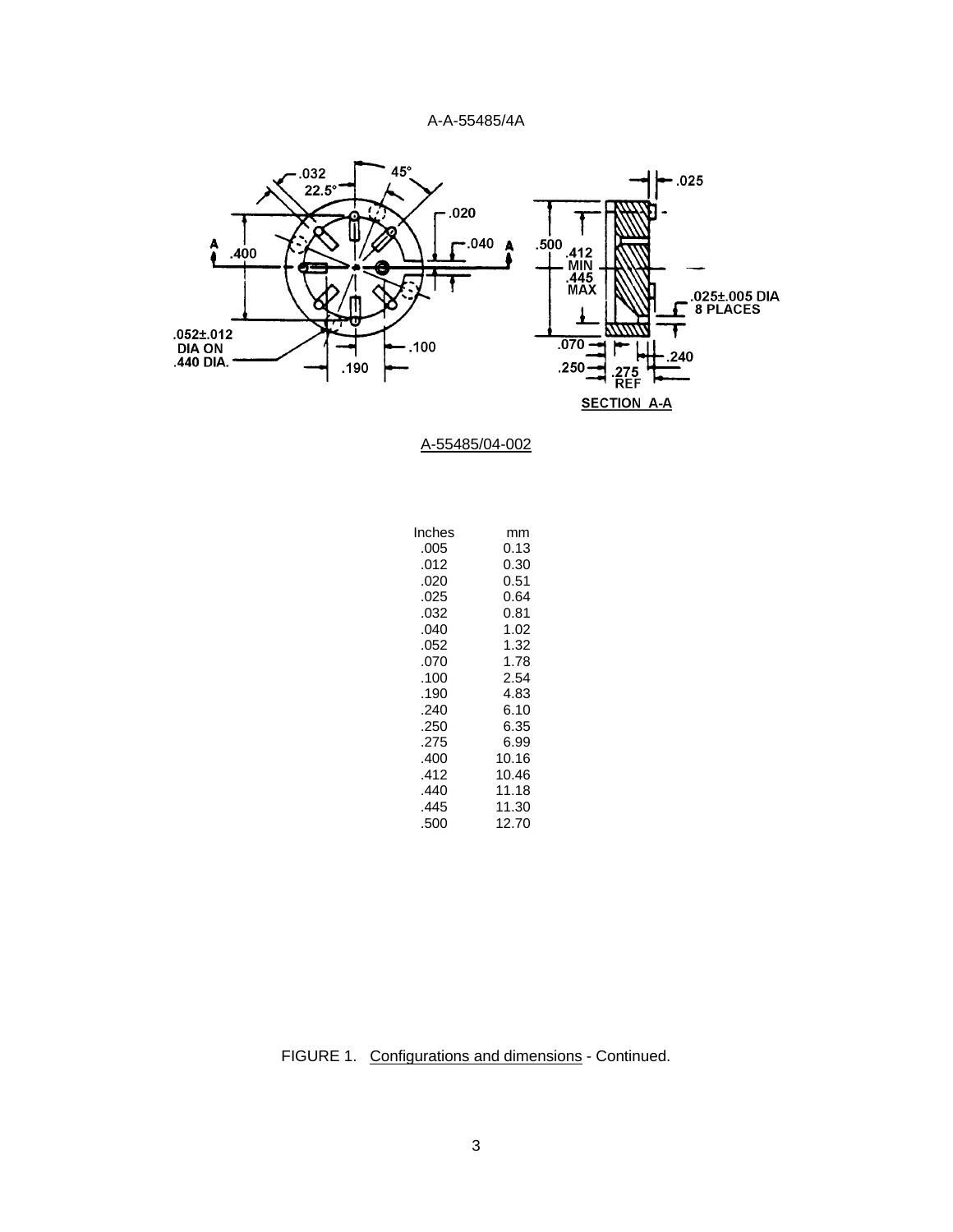



FIGURE 1. Configurations and dimensions - Continued.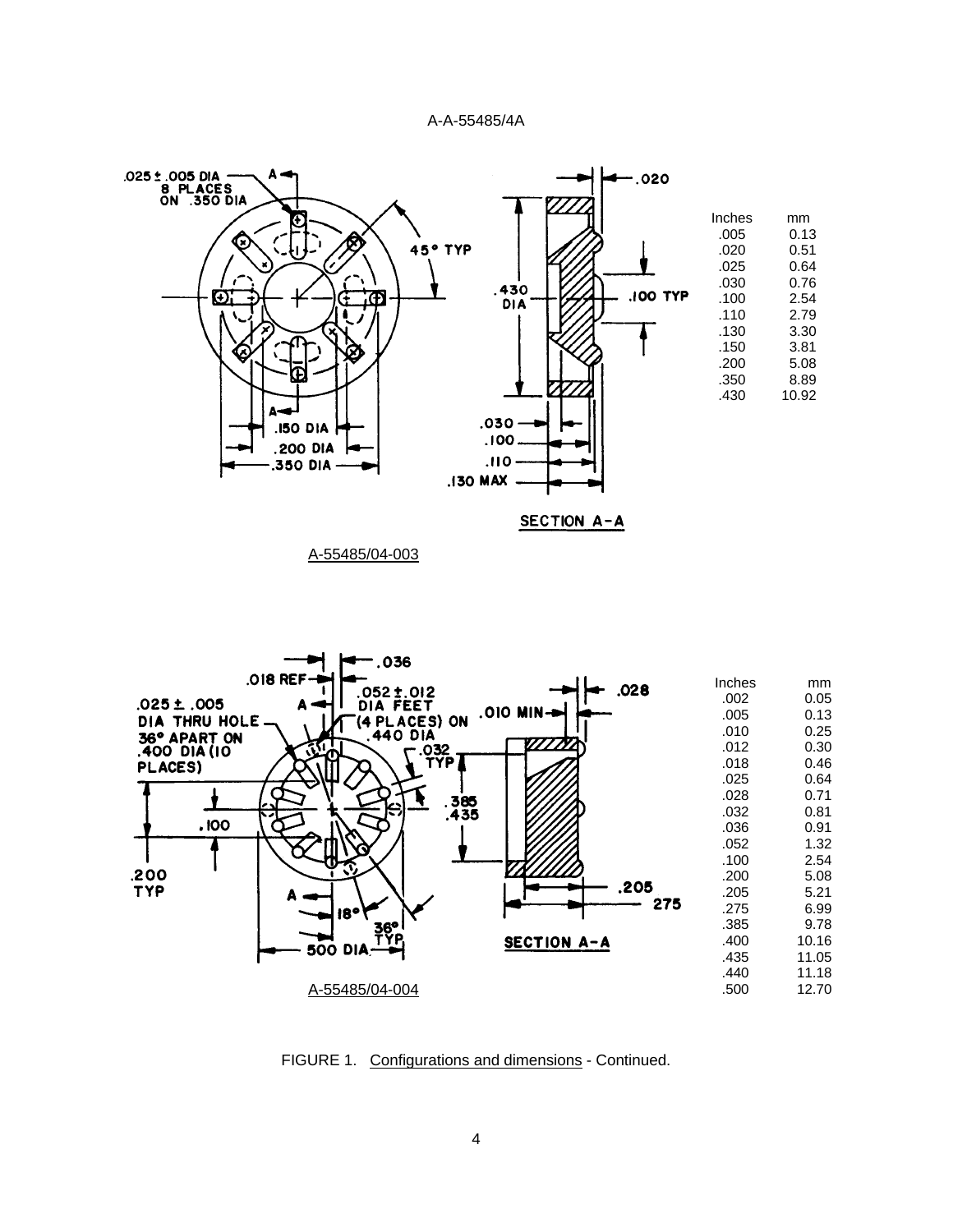

A-55485/04-005



FIGURE 1. Configurations and dimensions - Continued.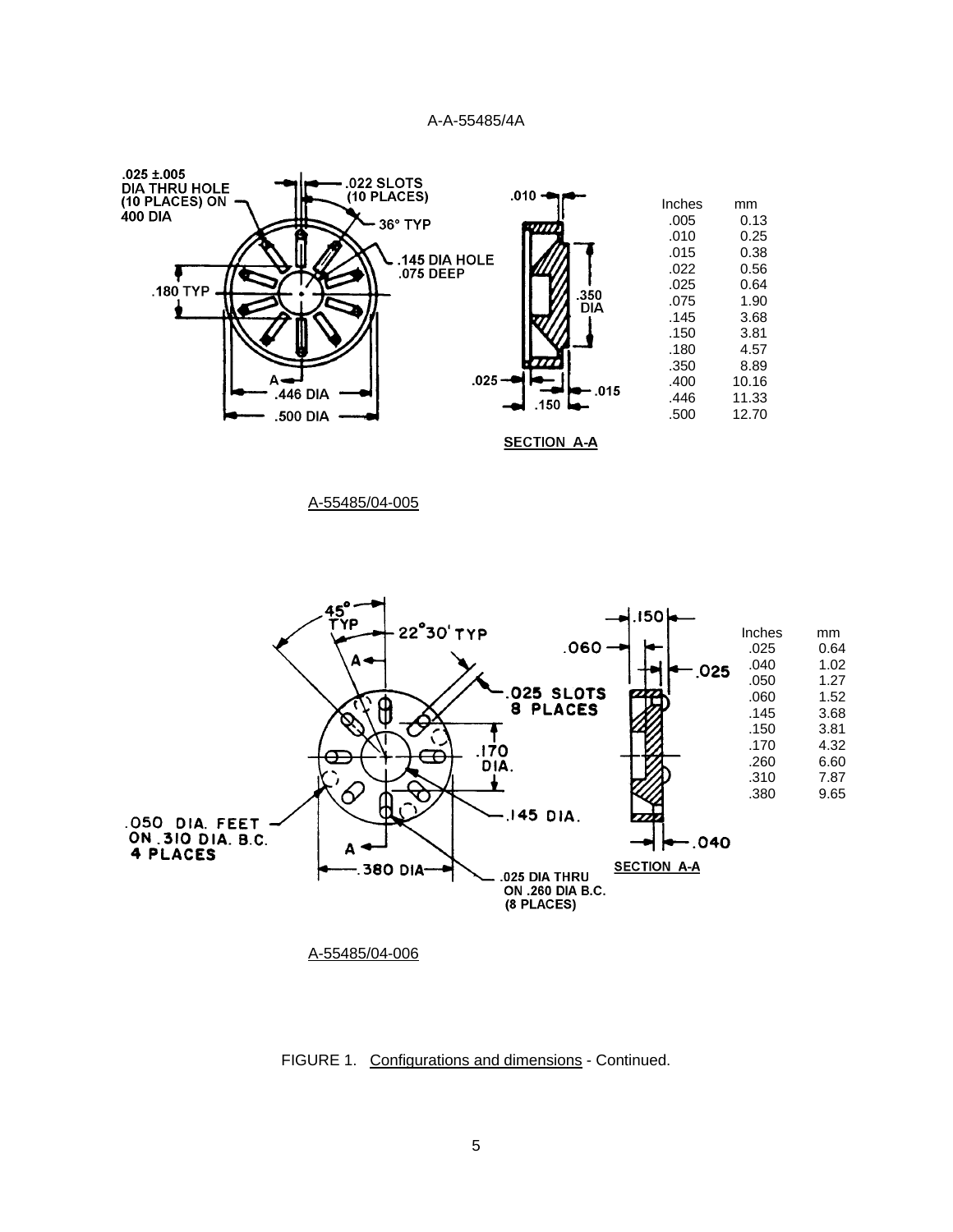

A-55485/04-007



FIGURE 1. Configurations and dimensions - Continued.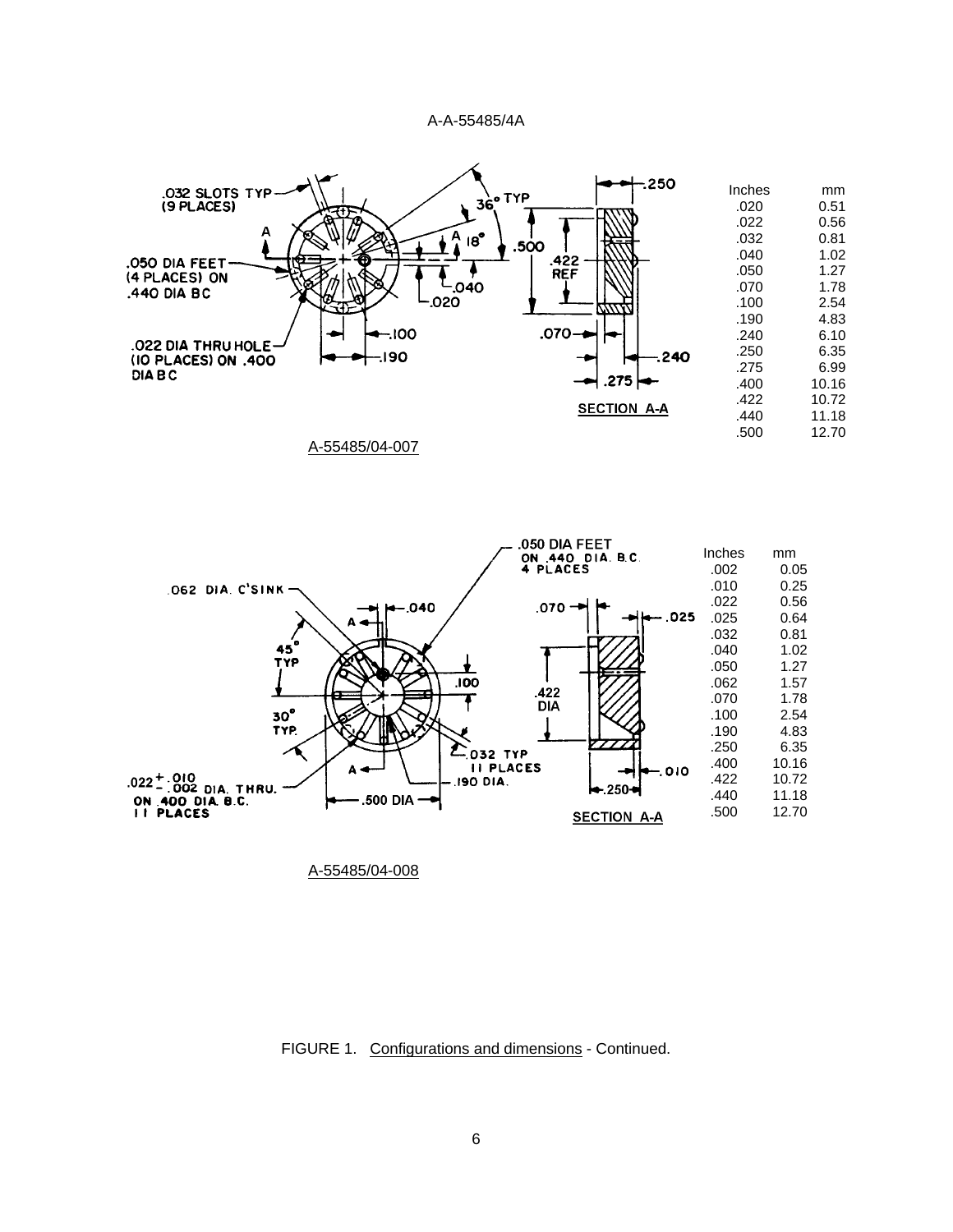



FIGURE 1. Configurations and dimensions - Continued.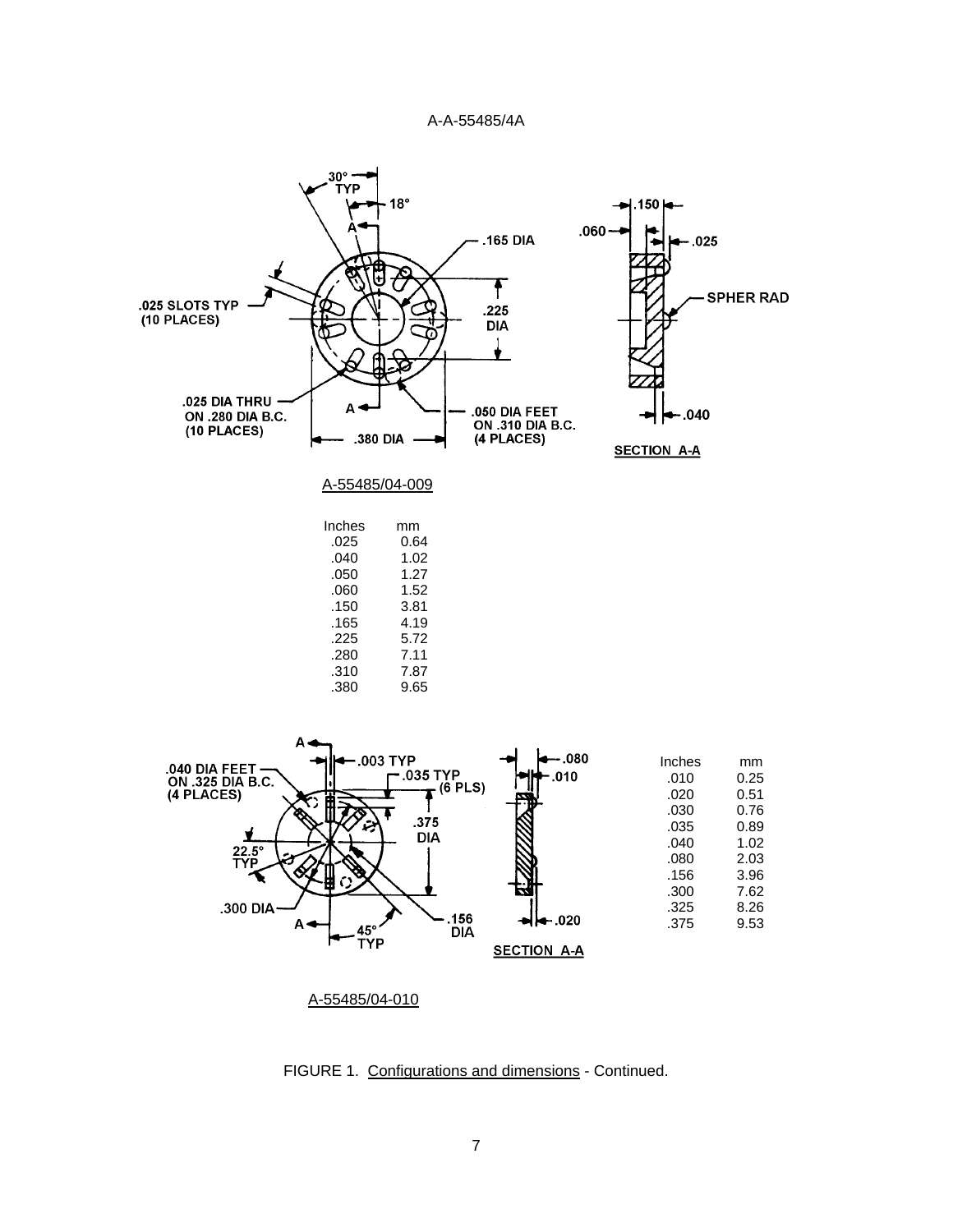

A-55485/04-011



FIGURE 1. Configurations and dimensions - Continued.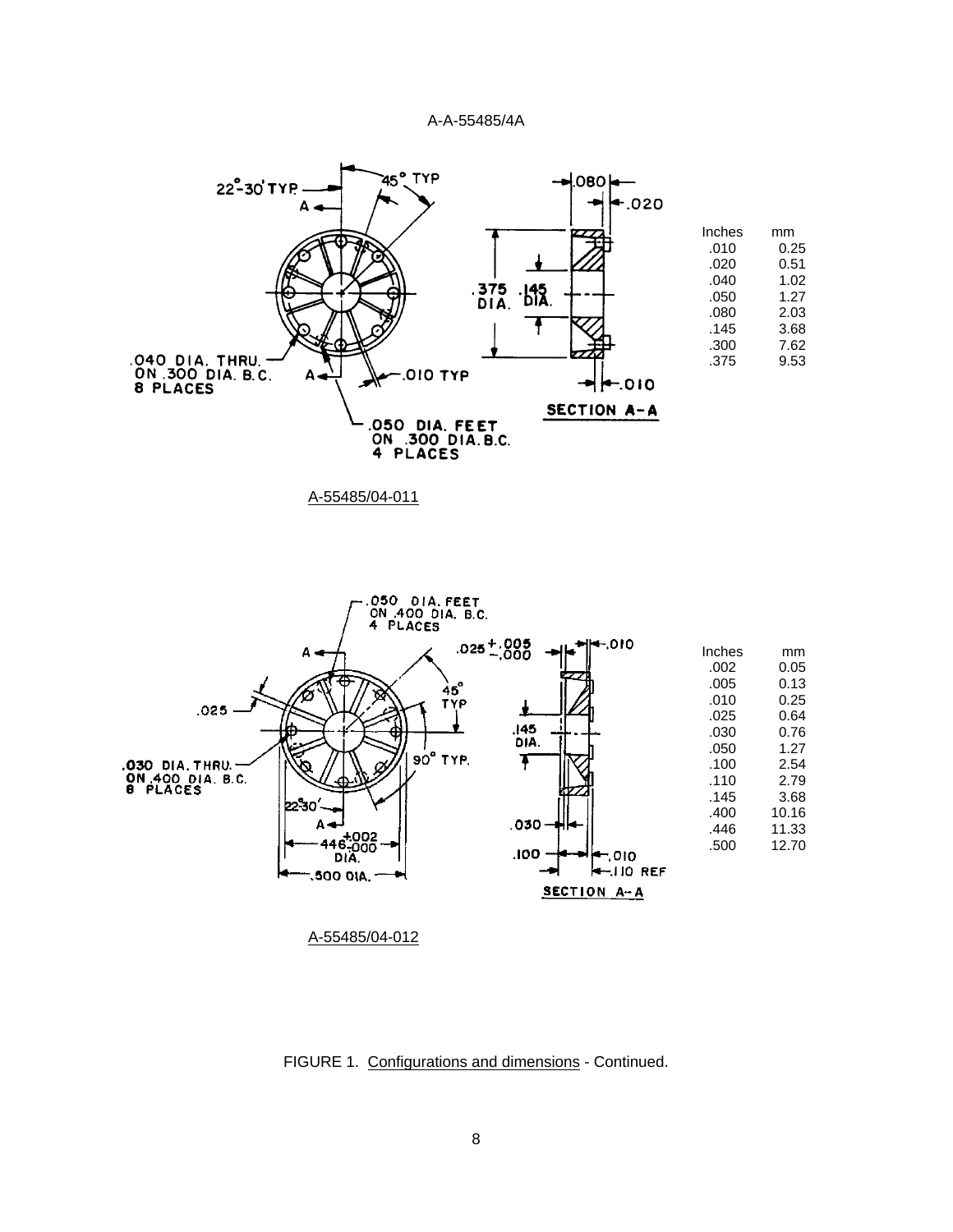

A-55484/04-013



FIGURE 1. Configurations and dimensions - Continued.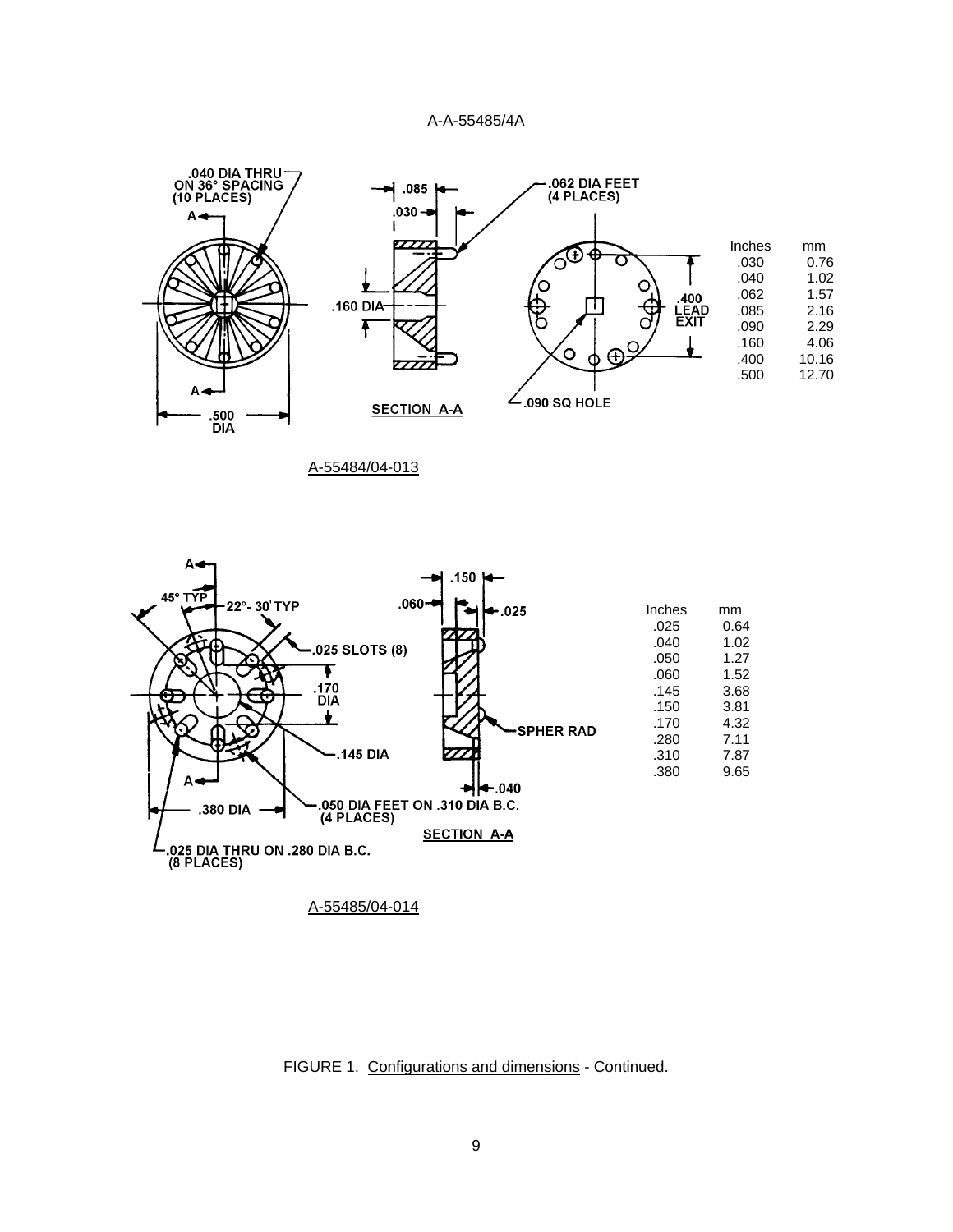

**SECTION A-A** 

| Inches | mm    |
|--------|-------|
| .025   | 0.64  |
| .032   | 0.81  |
| .040   | 1.02  |
| .050   | 1.27  |
| .210   | 5.33  |
| .220   | 5.59  |
| .250   | 6.35  |
| .330   | 8.38  |
| .360   | 9.14  |
| .420   | 10.67 |

FIGURE 1. Configurations and dimensions - Continued.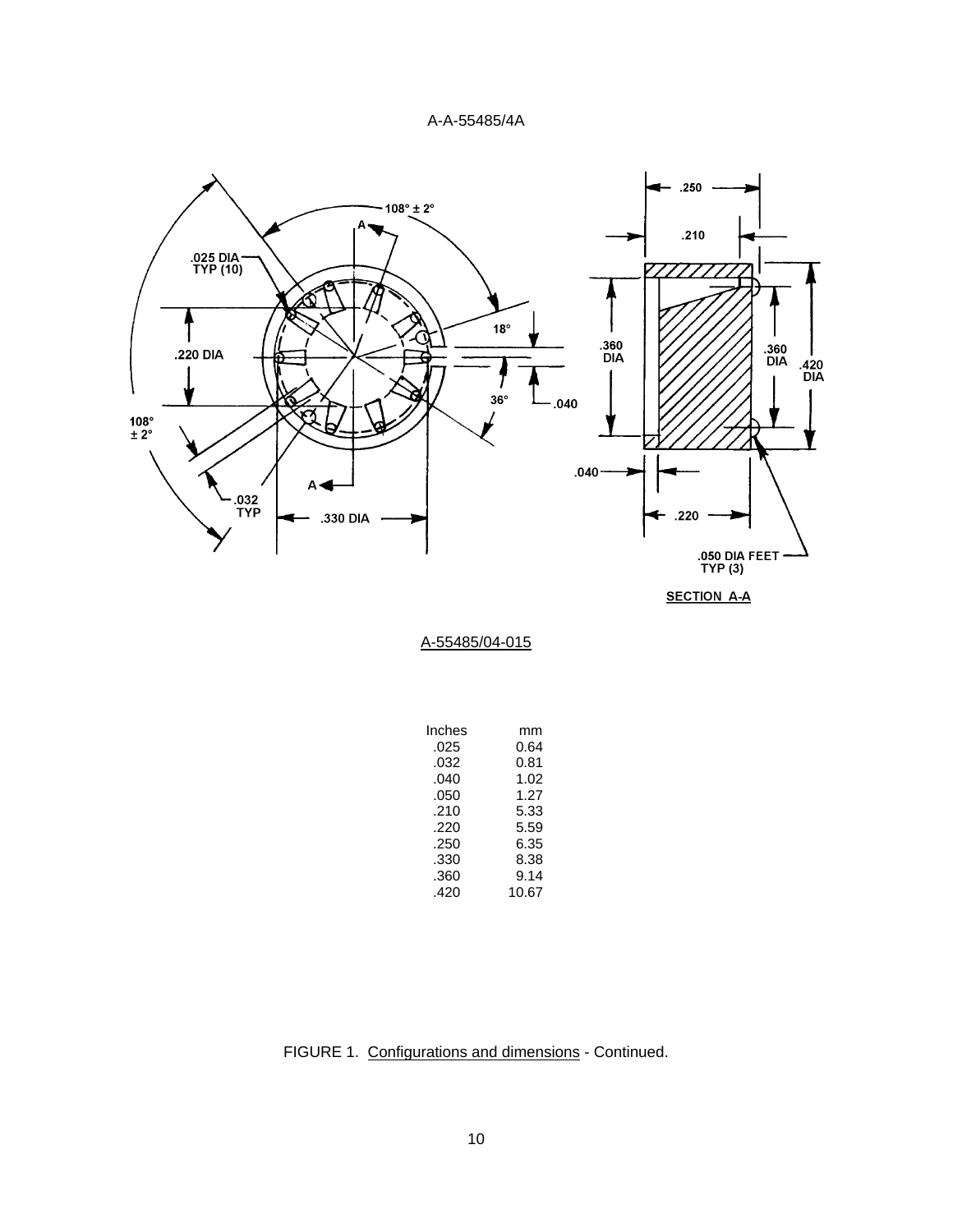

| Inches | mm    |
|--------|-------|
| .010   | 0.25  |
| .022   | 0.56  |
| .025   | 0.64  |
| .030   | 0.76  |
| .045   | 1.14  |
| .ററെ   | 1.52  |
| .090   | 2.29  |
| .100   | 2.54  |
| .275   | 6.99  |
| .300   | 7.62  |
| .350   | 8.89  |
| .390   | 9.91  |
| .440   | 11.18 |
| .500   | 12.70 |
|        |       |

FIGURE 1. Configurations and dimensions - Continued.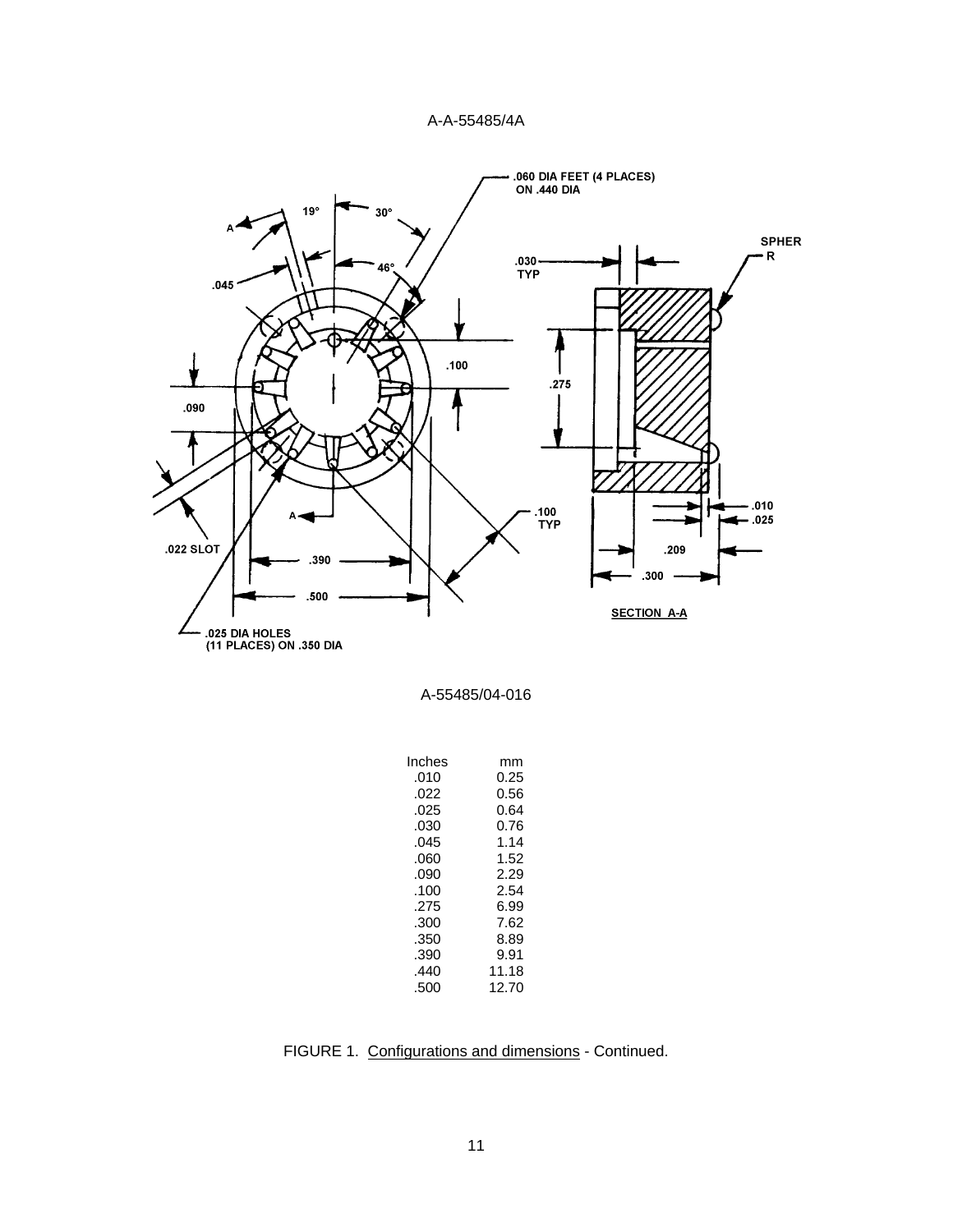

A-55485/04-017



FIGURE 1. Configurations and dimensions - Continued.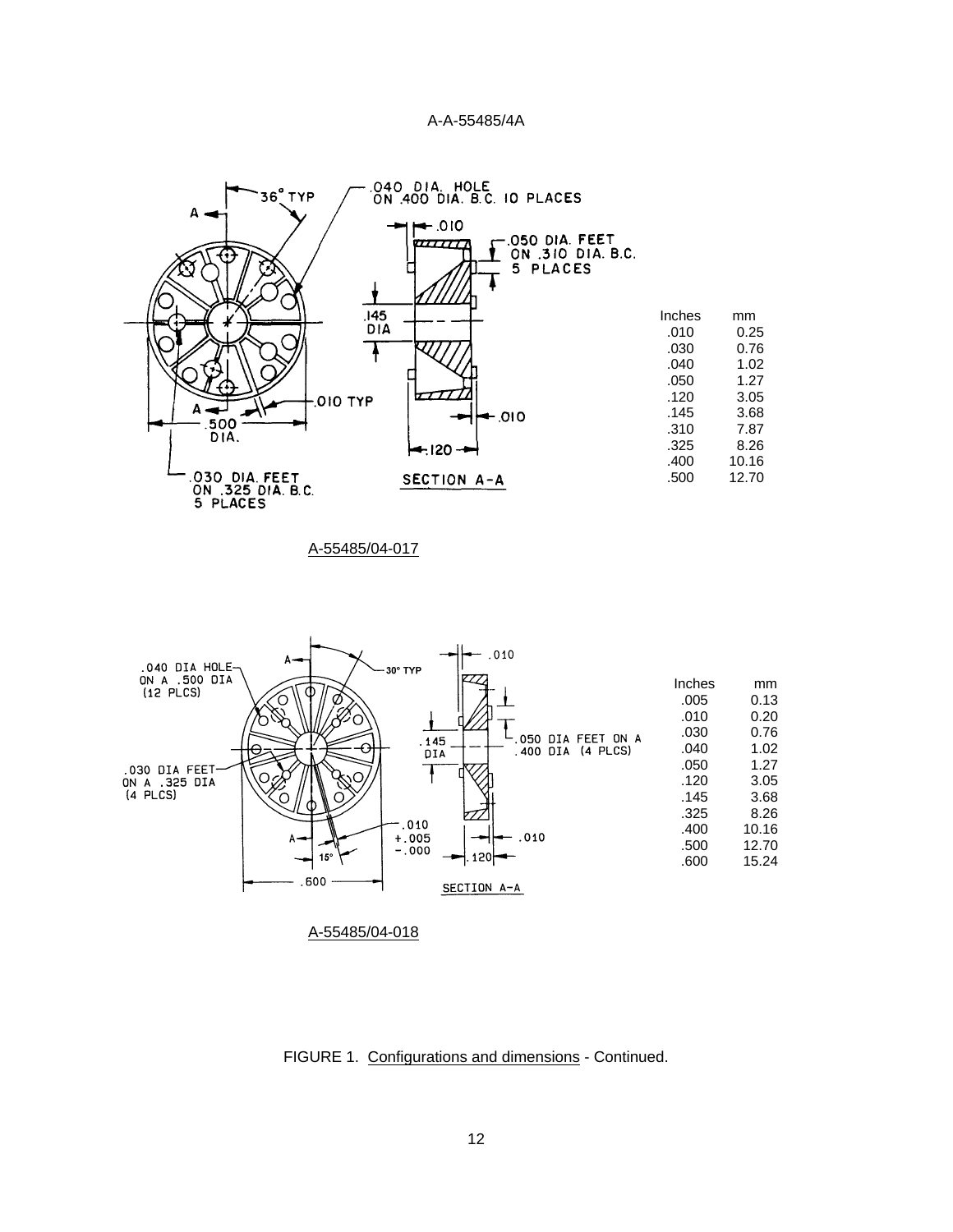

NOTES:

- 1. Dimensions are in inches.
- 2. Metric equivalents are given for general information only.
- 3. Tolerance on height of pad shall be ±.015 (0.38 mm).
- 4. Unless otherwise specified, tolerances are ±.010 (0.25 mm) for decimals and ±1° on angles. A .010 (0.25 mm) radius is permissible on corners and edges. A 1° draft is permitted on sides.

FIGURE 1. Configurations and dimensions - Continued.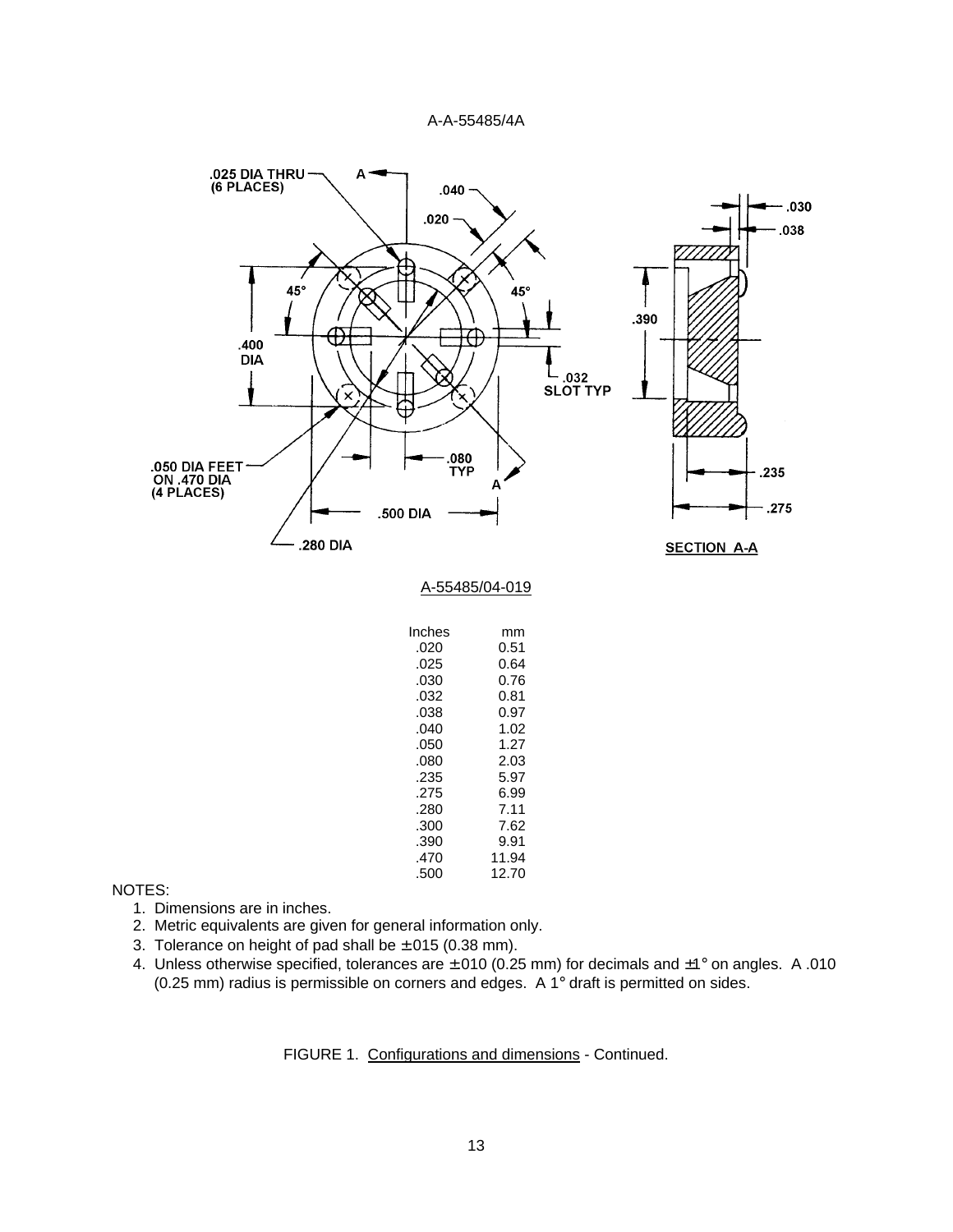# NOTES.

Commercial products. As part of the market analysis and research effort, this CID was coordinated with the following manufacturers of commercial products. At the time of CID preparation and coordination, these manufacturers were known to have commercial products that would meet the requirements of this CID. (NOTE: This information should not be considered as a list of approved manufacturers or be used to restrict procurement to only the manufacturers shown.)

| <u>MFR's CAGE</u> | MFR's name and address                                                                                                                       | <b>MFR's CAGE</b> | MFR's name and address                                                                                                              |  |  |
|-------------------|----------------------------------------------------------------------------------------------------------------------------------------------|-------------------|-------------------------------------------------------------------------------------------------------------------------------------|--|--|
| 0ZK84             | Micro-Dimensional Products, Inc.<br>548 North Trooper Road<br>Norristown, PA 19403-4536<br>(610) 630-4658<br>http://www.microdimensional.com | 24227             | Teknational Industries, Inc.<br>391 Gregory Street<br>Rochester, NY 14620<br>(585) 473-6310<br>http://www.teknational.com           |  |  |
| 08289             | The Delbert Blinn Company, Inc.<br>4460-A Brooks Street<br>Montclair, CA 91763<br>(909) 621-0200<br>http://www.delbertblinn.com              | 32559             | Bivar, Inc.<br>4 Thomas<br>Irvine, CA 92718-2512<br>(949) 951-8808<br>http://www.bivar.com                                          |  |  |
| 30161             | Aavid Thermalloy<br>80 Commercial Street<br>Concord, NH 03301<br>(603) 224-9988<br>http://www.aavidthermalloy.com                            | 53174             | <b>APX Plastics Company</b><br>3407 Dalworth Street<br>Arlington, TX 76011-6815<br>(817) 275-3883<br>http://www.apxplastics.com     |  |  |
| 21071             | Globe Plastics, Inc.<br>13477 Twelfth Street<br>Chino, CA 91710-5206<br>(909) 464-1520<br>http://www.globecomposites.com                     | 54355             | Accessories For Electronics, Inc.<br>195-Q Central Avenue<br>E. Farmingdale, NY 11735<br>(631) 847-0158<br>http://www.afeaccess.com |  |  |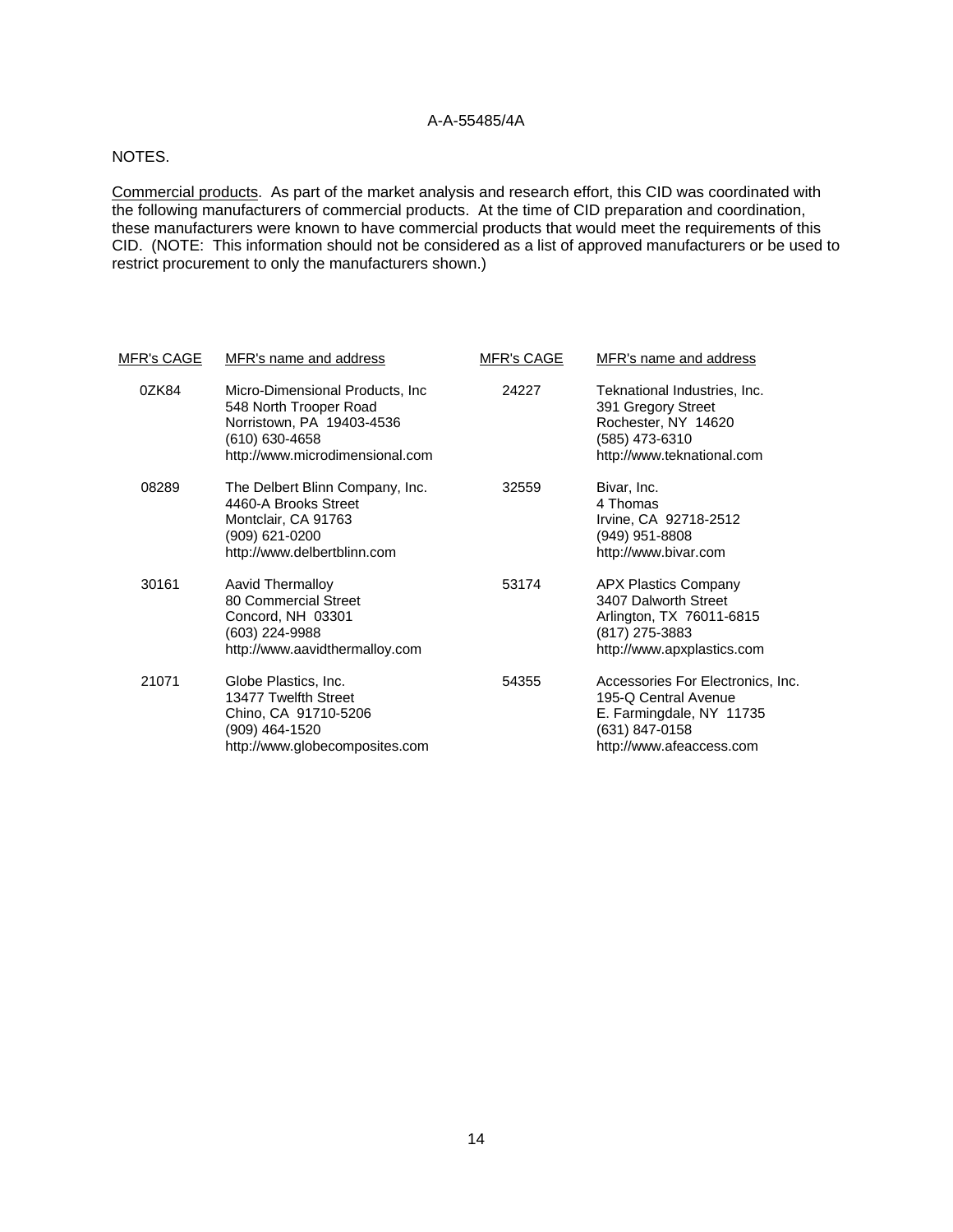Part number (P/N) supersession data. These CID PINs supersede the following MFR's P/N's (table I) and MIL-M-38527/4 P/N's (table II) as shown. This information is being provided to assist in reducing proliferation in the Government inventory system.

| Dash number                   | Manufacturers part number 1/ |               |               |               |               |                          |               |               |
|-------------------------------|------------------------------|---------------|---------------|---------------|---------------|--------------------------|---------------|---------------|
| (see figure 1)<br>A-55485/04- | CAGE<br>0ZK84                | CAGE<br>08289 | CAGE<br>30161 | CAGE<br>21071 | CAGE<br>24227 | $\mathsf{CAGE}$<br>32559 | CAGE<br>53174 | CAGE<br>54355 |
| 001N                          | 10369N                       |               |               |               |               |                          |               |               |
| 001D                          | 10369D                       |               |               |               |               |                          |               |               |
| 002N                          | 10480N                       |               |               | 10146-1       |               |                          | AP-021/N      | 965-716N      |
| 002D                          | 10480D                       |               |               | 10146-2       |               |                          | AP-021/D      | 965-716D      |
| 003N                          | 10277N                       |               |               | 10718-1       |               |                          | AP-029/N      | 965-718N      |
| 003D                          | 10277D                       |               |               | 10718-2       |               |                          | AP-029/D      | 965-718D      |
| 004N                          | 10006N                       |               | 7717-119N     | 10392-1       |               |                          | AP-050/N      | 965-550N      |
| 004D                          | 10006D                       |               | 7717-119D     | 10392-2       |               |                          | AP-050/D      | 965-550D      |
| 005N                          | 10050N                       |               |               | 10112-1       |               |                          | AP-062/N      | 965-536N      |
| 005D                          | 10050D                       |               |               | 10112-2       |               |                          | AP-062/D      | 965-536D      |
| 006N                          | 10229-10N                    |               |               |               |               |                          | AP-261/N      |               |
| 006D                          | 10229-10D                    |               |               |               |               |                          | AP-261/D      |               |
| 007N                          | 10421N                       | 812-020-N     | 7717-21N      | 10150-1       |               |                          | AP-046/N      | 965-717N      |
| 007D                          | 10421D                       | 812-020-D     | 7717-21D      | 10150-2       |               |                          | AP-046/D      | 965-717D      |
| 008N                          |                              |               |               | 10148-1       |               |                          | AP-025/N      | 965-522N      |
| 008D                          |                              |               |               | 10148-2       |               |                          | AP-025/D      | 965-522D      |
| 009N                          |                              |               |               |               |               |                          |               |               |
| 009D                          |                              |               |               |               |               |                          |               |               |
| 010N                          | 10405N                       |               |               | 10519-1       |               |                          | AP-408/N      | 965-648N      |
| 010D                          | 10405D                       |               |               | 10519-2       |               |                          | AP-408/D      | 965-648D      |
| 011N                          | 10344N                       |               |               | 10872-1       | 4021          |                          | AP-401/N      | 965-649N      |
| 011D                          | 10344D                       |               |               | 10872-2       |               |                          | AP-401/D      | 965-649D      |
| 012N                          | 10354N                       |               |               | 10758-1       |               |                          | AP-428/N      | 965-650N      |
| 012D                          | 10354D                       |               |               | 10758-2       |               |                          | AP-428/D      | 965-650D      |
| 013N                          |                              |               |               |               | 4006          | 701-130                  | AP-091/N      | 965-651N      |
| 013D                          |                              |               |               |               |               |                          |               |               |
| 014N                          | 10229N                       |               |               | 10348-1       |               |                          | AP-261/N      | 965-652N      |
| 014D                          | 10229D                       |               |               | 10348-2       |               |                          | AP-261/D      | 965-652D      |
| 015N                          |                              |               | 7717-104N     | 10522-1       |               |                          | AP-433/N      | 965-658N      |
| 015D                          |                              |               |               | 10522-2       |               |                          | AP-433/D      | 965-658D      |
| 016N                          | 10317N                       |               |               |               |               |                          |               |               |
| 016D                          | 10317D                       |               |               |               |               |                          |               |               |
| 017N                          | 10322N                       |               |               | 10879-1       |               |                          | AP-317/N      | 965-512N      |
| 017D                          |                              |               |               | 10879-2       |               |                          | AP-317/D      | 965-512D      |
| 018N                          | 10323N                       |               |               | 10819-1       |               |                          |               | 965-875N      |
| 018D                          |                              |               |               | 10819-2       |               |                          |               | 965-875D      |
| 019N                          | 10040N                       |               |               |               |               |                          | AP209/N       |               |
| 019D                          | 10040D                       |               |               |               |               |                          | AP209/D       |               |

TABLE I. P/N supersession data.

1/ The manufacturer's P/N shall not be used for procurement to the requirements of this CID. At the time of preparation of this CID, the aforementioned commercial products were reviewed and could be replaced by the CID PIN shown. For actual part marking requirements see the marking paragraph.